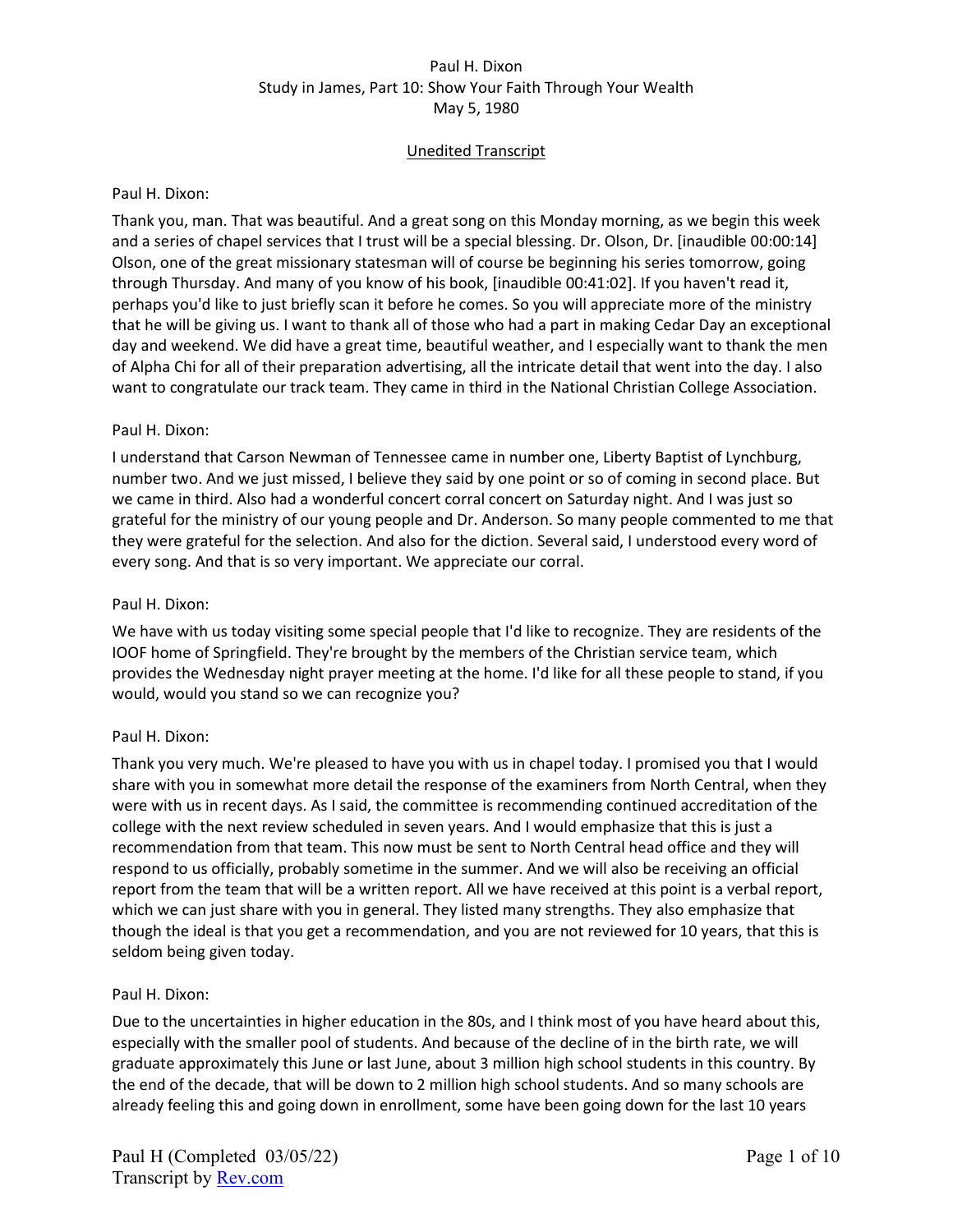because of rising costs and inflation and all the rest. They feel that 10 years to wait to review a school for the entire decade is just not very good. And they say they just are very seldom recommending a 10 year wait. And they felt that a seven year weight was a high recommendation at this time.

## Paul H. Dixon:

They listed a number of strengths. And instead of calling the others weaknesses, they call them concerns. And so that's kind of them. I might share with you some of the concerns first. They listed 15 strengths and 11 concerns, and I will just summarize some of these things for you. They certainly had a concern that we continue our strong academic program and endeavor to do all that we can to realize even higher objectives in our institution and helping us to determine even greater academic quality. And they have a concern over the lack of space, over the quality of it and the quantity of it. And they recognize that we are addressing ourselves to this as well as they see the building programs that are taking place right now.

## Paul H. Dixon:

They recognize the need of an all college placements enter. And of course, we are addressing ourselves to that beginning this next fall, as we begin to fund to some degree a new placement center. Not at this point, a full blown placement center, until we can raise some more money for it, but at least beginning to make a move in that area. And they expressed concerns over the need to continue to generate more gifts for the college. A number of their concerns had to do with space, the need for building this space to take care of what we need to in that area.

### Paul H. Dixon:

And also the funding for the college. More gift income, more endowment for the college. And these are things again that they recognize that we are endeavoring to work on and trust we are seeing some real strides and improvements in these areas already. And we're looking for even more in the coming years. Some of the strengths that they mentioned was they felt that we have a real sense of the mission of Cedarville College, and that we have personnel who are dedicated to support the college and its mission. Plus, the students share this concern as well. I find a group of trustees that are committed to the college and to its mission, and the purposes of the college are appropriate to its clientele. And these purposes are supported by the employees and the students.

#### Paul H. Dixon:

I'm sure that many of you from time to time come in contact with those who share concerns that a Christian institution should even be interested in accreditation by a secular group, such as North Central. And some statements have been made from time to time that this is a compromise and that we can no longer hold to our purpose and that there are various things we cannot do. And I can honestly say, and Dr. Jeremiah testified before me now having gone through it, they put absolutely no pressure on us at all to go in any different direction from what our original purpose is. All we find that it is a very helpful in a matter of self study and just trying to do everything in an excellent way for the cause of Christ.

# Paul H. Dixon:

In fact, we found it to be a great testimony to those who shared in the review at this time. They were impressed with the academic preparation of the faculty and that this continues to improve. They were impressed with our new computer system and found that this was a real strength. They were pleased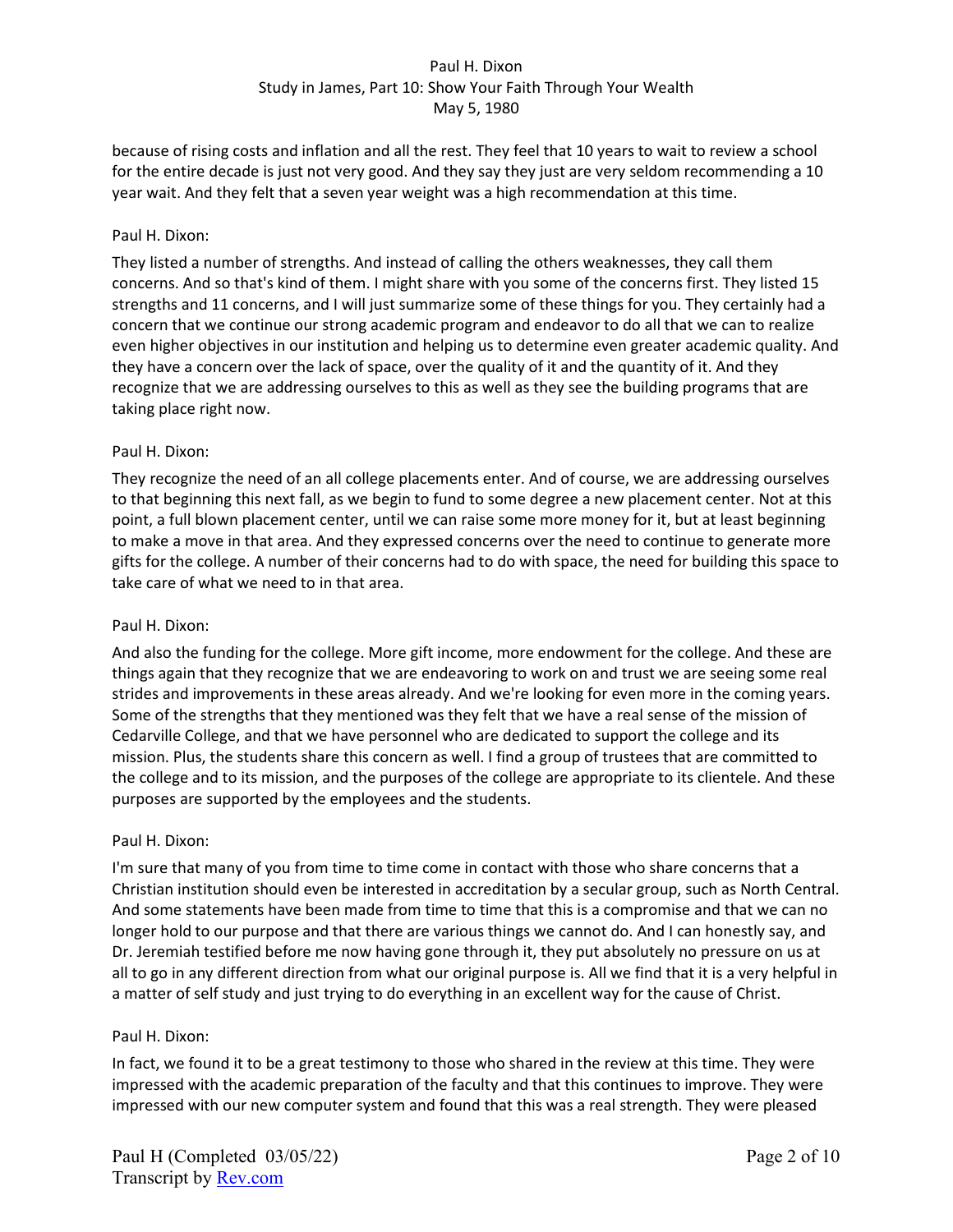with the well staffed student services and the health center. And they found... I better explain that. Not the health center as such, but the staff for the health center. Now, I think that will perhaps clarify that.

## Paul H. Dixon:

They were recognizing the fact that we have a well cared for physical plant. And in that, they emphasized our attractive new buildings. They were very impressed with the landscaping and all that is done to keep the buildings in shape and to keep them looking nice. They felt this was a real strength of the college. The audio visual program they said is impressive and well utilized. They were also impressed with the books in our library. Most of them who of course had their own disciplines, went to the library and they looked in their discipline and were somewhat amazed that we had the selection that we do have. They were impressed with our intramural and intercollegiate athletic program and the effective budget controls and budget planning. So overall, we felt it was a very good report. We believe it was very profitable for us. Again, we want to work on the things. Most of these we know are some areas that we need to strengthen.

## Paul H. Dixon:

And so we're moving ahead, endeavoring to do the things that God wants us to do. Before I to get into my message for the hour, I would like to share with you a family matter. And we're grateful for all of our friends who've joined with us today. And I trust you understand from time to time, we must do this. We have had a measure of sorrow again to come to us because it's been necessary to expel six of our student in recent hours. And I cannot begin to express to our student body how difficult this is for the administration and for all who are involved. These are serious offenses when we ask students to go home, especially so near to the end of a quarter. We do not do this carelessly without a lot of thought. And as I said, there are serious offenses that bring this about.

#### Paul H. Dixon:

We've had an excellent year. Some of us get together and talk and compare about what happened last year and so on. And last year was a great year. We believe this year, if anything has been even greater. From time to time, we have had some problems and we've had to send some students home. I am asked, or others are asked if students confess a serious offense and are forgiven by the Lord and by the institution, why they just can't stay?

#### Paul H. Dixon:

Some feel that's inconsistent for them still to have to go home. I must say to you as students and to the rest of us as faculty and staff, one principle of life, and one principle that's found in the word of God is that there are consequences that go with sin. If you are at home this summer and your parents have a curfew. And if you have parents who do establish a curfew, you must be thankful for that. Those who do not grow up in a home with standards, many times have the toughest time handling an institution like this, where we do have standards. And you ought be thankful that your parents love you and they establish rules and so forth.

# Paul H. Dixon:

But if you violate a curfew, if you're to be in at midnight and you don't come in all night, you show up for breakfast the next morning, just walk in and take your place at the breakfast table and say, "Hey, I'm sorry, folks. Forgive me?" They say, sure. Everything's all right then. Isn't it? I'm afraid it isn't because if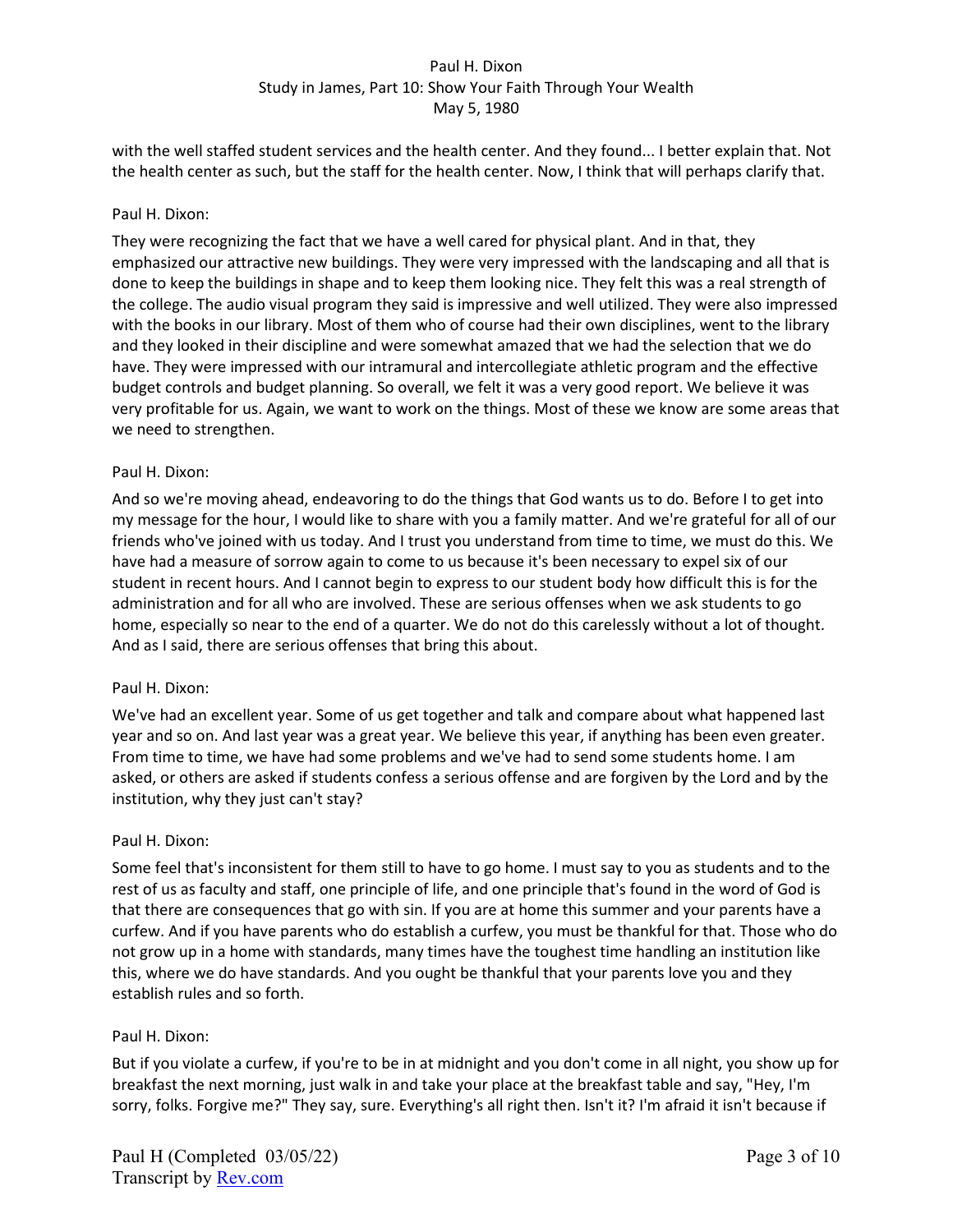your parents are not going to be very happy and they're going to want to know a lot of details. And I am confident that there will be some consequences. In my home when I was growing up, it might be that I didn't get to use the car for a week or two or whatever it might be, but we did have to pay a penalty for what happened.

# Paul H. Dixon:

I think if we could look at it in the way of the courts, I remember one time that I had a traffic violation and I went to the judge and I confessed ,y guilt and asked his forgiveness and he gave me, and he fined me. And it's that way with the Lord.

# Paul H. Dixon:

You can go out and commit a sexual sin, and God will forgive you. But you may also end up with venereal disease. Many do. This is the consequences of their sin. It is serious business and all of us must face in life the fact that there are consequences that come when you violate standards. I am pleased to announce that for many, we have found at this institution, it is a learning experience. We have students in our student body right now who have gone through this, who've gone home, who've returned to the campus and are having a very good experience. And who testified to us that they're glad, they're sorry for what happened. It was a very traumatic experience having to face the parents, having to face the pastor and everyone else. They went back. They did it. They stayed out for a period of time, came back to school and now are going on and have found it profitable.

# Paul H. Dixon:

In fact, a number graduate. And we're thankful for that. But I might also just add in explaining to you what's happened that I do have a problem. My problem is that at this institution, we hear so much from the word of God, in classes, in chapel, and other places that warn us about this. And yet things like this can happen, so carelessly, so seemingly flippantly. And I guess my mind had to go back and I walked to chapel last Friday morning and got the first word of what might be coming down, what might have happened. And I couldn't believe it. The dean was walking along and he had his head down. I just walked up behind him, I put my arm behind him. I said, "Hey, what's happening, Dean?"

# Paul H. Dixon:

He said, "You won't believe it." He was under it. And it was on me when I came to chapel. And then I heard the message. Brother Greening had no idea what was happening, but about the flies and the ointment. And I thought, how timely. But then my mind went back, this offense happened on a week ago, Saturday. And I had preached on that Monday from James chapter four, what is your life? It is even a vapor that appeared for a little time and then vanished it away.

# Paul H. Dixon:

And we talked about the lives that live for pleasure and the lives that live for possessions and praises and what a waste. Now, for me to live as Christ and to die is gain. And I had to think, hey, there have to be some of our young people who somehow aren't listening. Or if they are, they're not doing anything with what they're hearing. And I had to go again to James. It says, "Be doers of the word and not hearers only." And I had to go to James again. And I had to think of that last verse we studied together. " [inaudible 00:16:26] to do good and do it that not to him and his sin."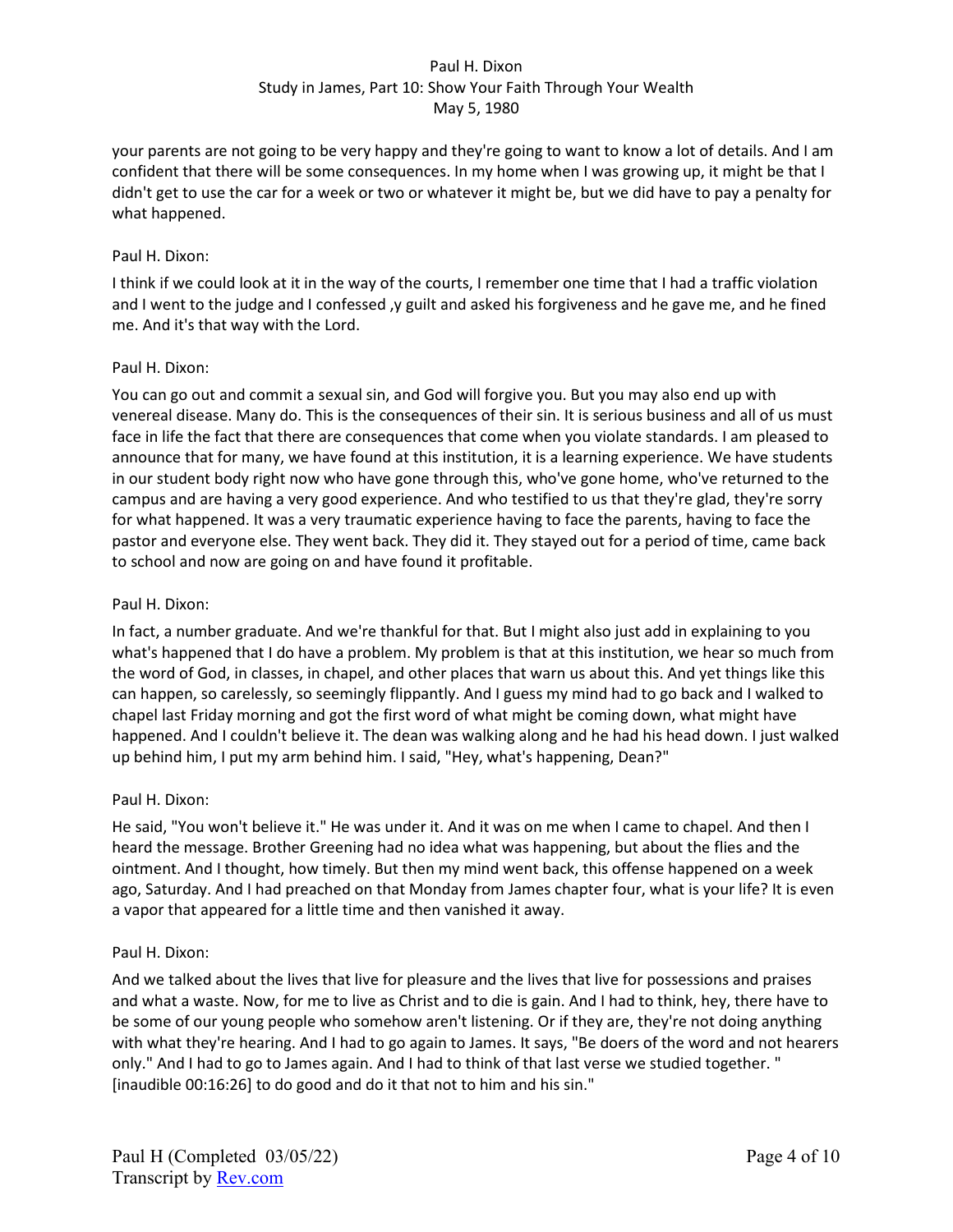### Paul H. Dixon:

And I guess I just have a tough time understanding and really believing that some of you will listen and just not do anything with what you're hearing. And I was sharing that with some of the administrators and the statement was made, and I still can't believe it. They said do you not understand that there is a small group in our chapel who sit together and they might as well be in a soundproof booth because they don't hear a thing that goes on in chapel. I couldn't believe it. But if it's true and you're in that group, you ask God to help you to get out of there. And you get out of there and you get you some new friends and you make these closing days here at Cedarville College for this year count for God and stop being a follower and start being a leader.

## Paul H. Dixon:

God has some something better for you than to be exposed to so much of his truth, and then not to apply it to your life. Continuing with that, I'd like to wrap up the book of James in the closing sessions that I have with you in chapel. This is one of my last ones, and we're only going to deal with six verses in James chapter five. This being on my heart last night, I pulled out one of my favorite volumes. And for you young preachers, if you would like one book recommended that I would say you must have in your library to help you be a better preacher, go over to the bookstore and buy Spurgeon's lectures to his students. And he gives the same kind of lectures that some of us might give in our classes are in chapel to his preacher boys there at his church some years ago. And I've often read and I reread it again last night, his chapter on the minister's fainting fits.

## Paul H. Dixon:

And it had to do with depressions that you go through in the ministry. And one of the things that he comes through with is that one of the most disappointing things in the ministry is to have the privilege of handling God's word and ministering to people and giving out truth. And then to have them do nothing with it, to have it seemingly go in one ear and out the other. And the difficult time of handling that and Spurgeon bears his heart in that chapter. And maybe some of you would like to buy the book and read it for yourself. But I would trust that today in these last four full weeks that we have in chapel with some great speakers coming our way, not only Dr. Olson, but Dr. [inaudible 00:19:46] and Dr. Tassel, and will be having Dr. Sudgan for our closing full week, that God, we just ask him to speak to our hearts in this last month in a greater way than he has all year long. And we would have the ears to hear and the hearts and the wills to obey.

#### Paul H. Dixon:

In James chapter five, James is talking about wealth. If chapter one says, show your faith in the warfare. And chapter two says, show your faith by your works. And chapter three says, show your faith by your words. And chapter four says, show your faith and be not worldly. Then chapter five says, show your faith through your wealth. And it's interesting that I have broken the chapter down like this. The first part of the chapter talks of the wealth of possessions. The middle part of the chapter, the wealth of patience. And the conclusion of the chapter, the wealth of prayer. And today I want us to zero in on the first six verses, the wealth of possessions.

#### Paul H. Dixon:

"Go to now, you rich men. Weep and howl, for your miseries that shall come upon you. Your riches are corrupted. Your garments are moth eaten. Your gold and silver is cankered. And the rest of them shall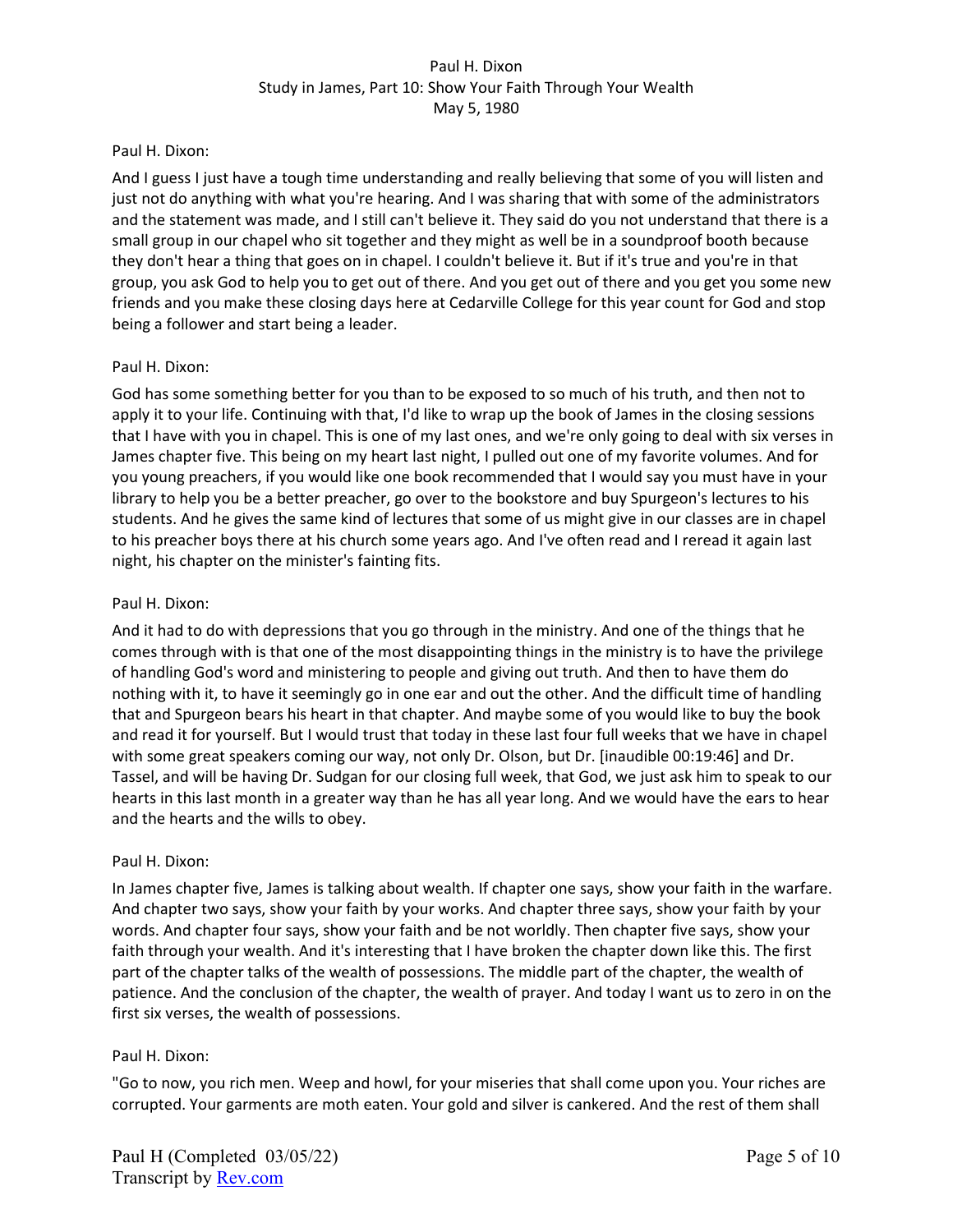be a witness against you and shall eat your flesh as it were fired. You heap treasure together for the last days. Behold, the higher of the laborers who have reaped down your fields, which is of you kept back by fraud. And the cries of them, which have reaped are entered into the years of the Lord of the Sabbath. You've lived in pleasure on the earth and been wanton. You have nourished your heart as in a day of full slaughter. You have condemned and killed the just, and he does not resist you."

### Paul H. Dixon:

Someone has said that we spend 50% of our waking hours thinking on the subject of money. I do not know if that is an exaggeration or not, but I do know all of us would have to admit, we do have money on the mind. It is normal in the course of the process of life to have to spend a large measure of time thinking about money. It's interesting that James has had much to say about money. In fact, I believe that in most, every chapter he has something to say to rich people, perhaps as we would go through the book, he is primarily addressing at times the rich. And at other times, the poor and many of the trials and the tribulations that the poor are enduring are brought about by the rich.

## Paul H. Dixon:

And he is talking to the poor about how to handle them. And he is talking about the rich and telling them not to cause them. Now there's much debate as to whether the rich people are saved or unsaved. Whatever be the case, I believe that we can certainly derive some principles from this portion of scripture. James is not the only one who has much to say about money in the Bible. Out of 38 parables in the New Testament, 12 of them have to do with money. Someone has said that of every six verses in Matthew, Mark, and Luke, one of those verses speak to the matter of money. As you go through Paul's epistles, it's interesting, like chapter will be the great chapter on the resurrection and immediately chapter 16 verse one now concerning the collection. And he seemingly leaves the heights of the resurrection and goes to the mundane of money.

#### Paul H. Dixon:

And yet in reality, what he is doing, he is saying money is a very important matter that is certainly related to the great truth of the resurrection and life. Not only eternal life, but how we live today. Now, James is not saying that it is a sin to have money or that it is a sin to be rich. The Bible doesn't teach that. Abraham was a man of wealth. And yet we know he was greatly used of God and a man who was used to become the father of the multitude and a blessing to the world.

#### Paul H. Dixon:

The Bible tells us that Joseph of [inaudible 00:24:40] was evidently a very wealthy man to provide the tomb for our Lord. Barnabas was a man of wealth. We have reason to believe that Mary and Martha and Lazarus were people of means, perhaps had a special home. And Jesus loved to stop in that home and to enjoy their hospitality and their bed and their food. And as an itinerate preacher, for many years, I'm so grateful for the people of means who have offered the hospitality of their homes and shared it with me. And as they have many other of God servants. It certainly is not wrong to have money nor to be wealthy. But it's interesting that James address says three problems in the six verses. First of all, he tells them that their possessions would perish.

# Paul H. Dixon: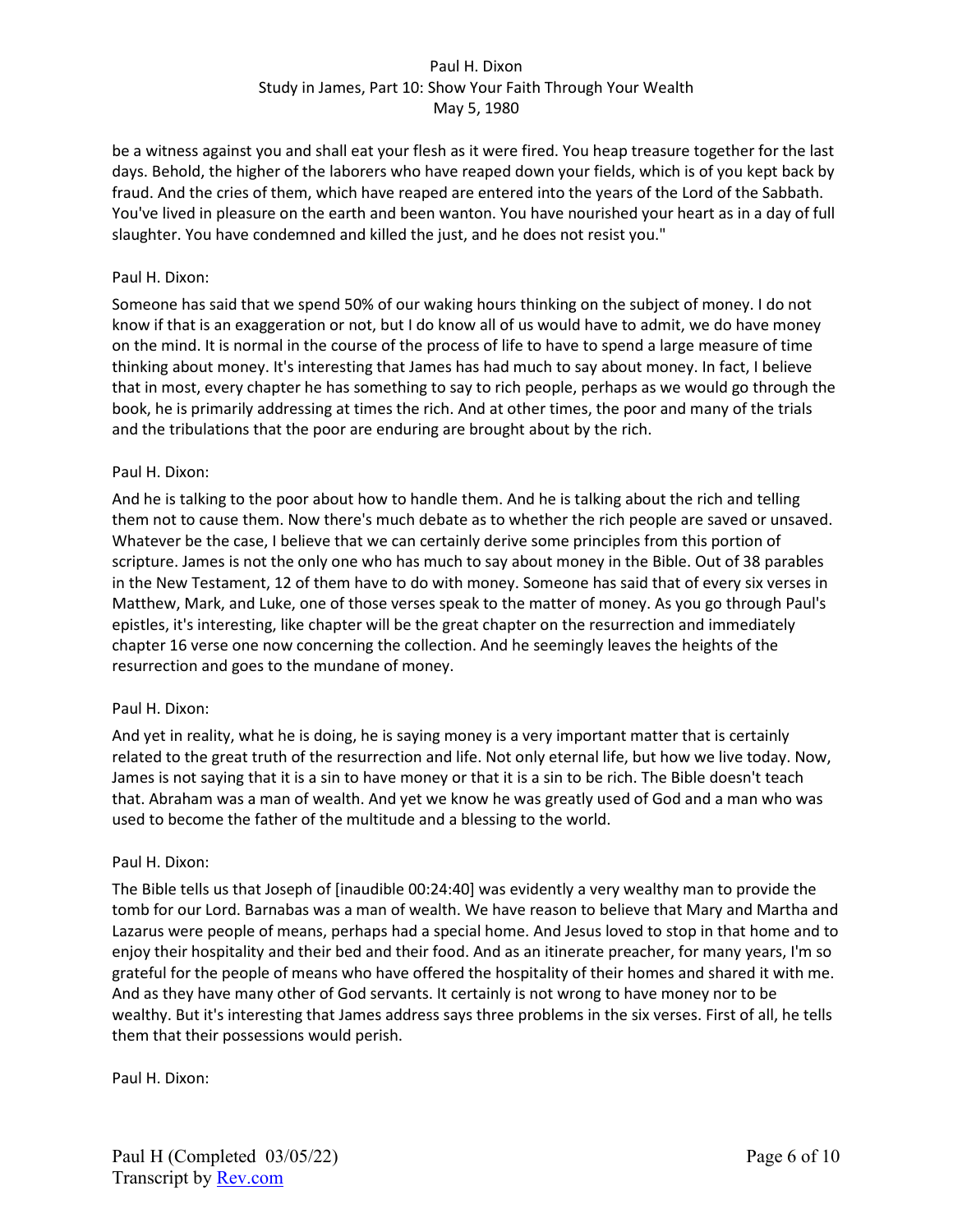Their possessions would perish. He says you rich men should be weeping and howling for your miseries that shall come upon you. The word for howl is the word for shriek. It is the word for wail. In the Old Testament, it is a word that has to do with howling in the light of an upending judgment of God. He is saying you rich people should have a grasp that what you are doing with your riches is going to bring the judgment of God down upon you. And then he talks about how these riches and these possessions will corrupt. In that day, there were three sources of riches, grain, garments, gold, and silver. It's interesting that as you go through the Bible, people are considered wealthy if they have large fields with much grain. Now, I can't believe that after what I said, I have a young man and young lady talking while I'm preaching this morning. Thank you.

# Paul H. Dixon:

Grain. Having much grain made you wealthy. If you had many garments, you were considered wealthy. That's why when you go through the Old Testament, you find that Joseph gave his brother's clothing, garments. That's why when you come to the book of Acts, the Apostle Paul said he coveted no man's apparel. Akin got in trouble because of the goodly Babylonish garment. So you're wealthy if you had grain, wealthy if you had garments. And as I said, as in today, as in that day, if you had gold and silver.

## Paul H. Dixon:

And actually what James says, he speaks to all three. He says, "Your riches are corrupted. The word for rotting. Speaking of grain, your grain will rot. Your garments will be moth eaten. Your gold and silver is cankered. And the rust of them shall be a witness against you." You say, but gold and silver does not rust. That's right. And that's James' point. Everything is so uncertain that you could even consider gold and silver as corrupting as rusting. So he is saying, you must not allow these possessions to become your life. Someone has said the harm is not in possessing riches, but in riches possessing us. I think we should note that what James is saying in the last part of verse three, "You have heap treasure together for the last days." He's not saying that you shouldn't save. He's not saying that you shouldn't invest. In fact, again, as you would study Second Corinthians 12:14, just note that. We won't have time to turn to it. And First Timothy 5:8, we do have a responsibility to care of our household to take care of our families, but not with someone else's money.

# Paul H. Dixon:

And that's what they were doing in that day. I sometimes get alarmed. I've always been the kind that I'm least willing to think through some things people say, and there have been evangelists and perhaps some pastors who have taught that it's wrong to have insurance. That it's wrong to have a savings account. It's wrong to have stocks and bonds and to invest. And they will use such verses as this. And I remember hearing one well known evangelist, and he was making the statement across the country. Every place he'd go, you must take all of your money, whatever surplus you have and invest it in the cause of Christ, especially in my association and what we're endeavoring to do to reach people for Christ.

#### Paul H. Dixon:

So I was with the chairman of one of his campaigns. And I said, by the way, I missed it, did he say that he had done this? And he said, oh yes, he got up one night. And he told us how he had taken all of his savings,, all the excess money. And he'd invested it in his association. I said, that's like saying, you took it out of your left hand and you put it in your right hand. I said, he didn't say anything. I do not believe that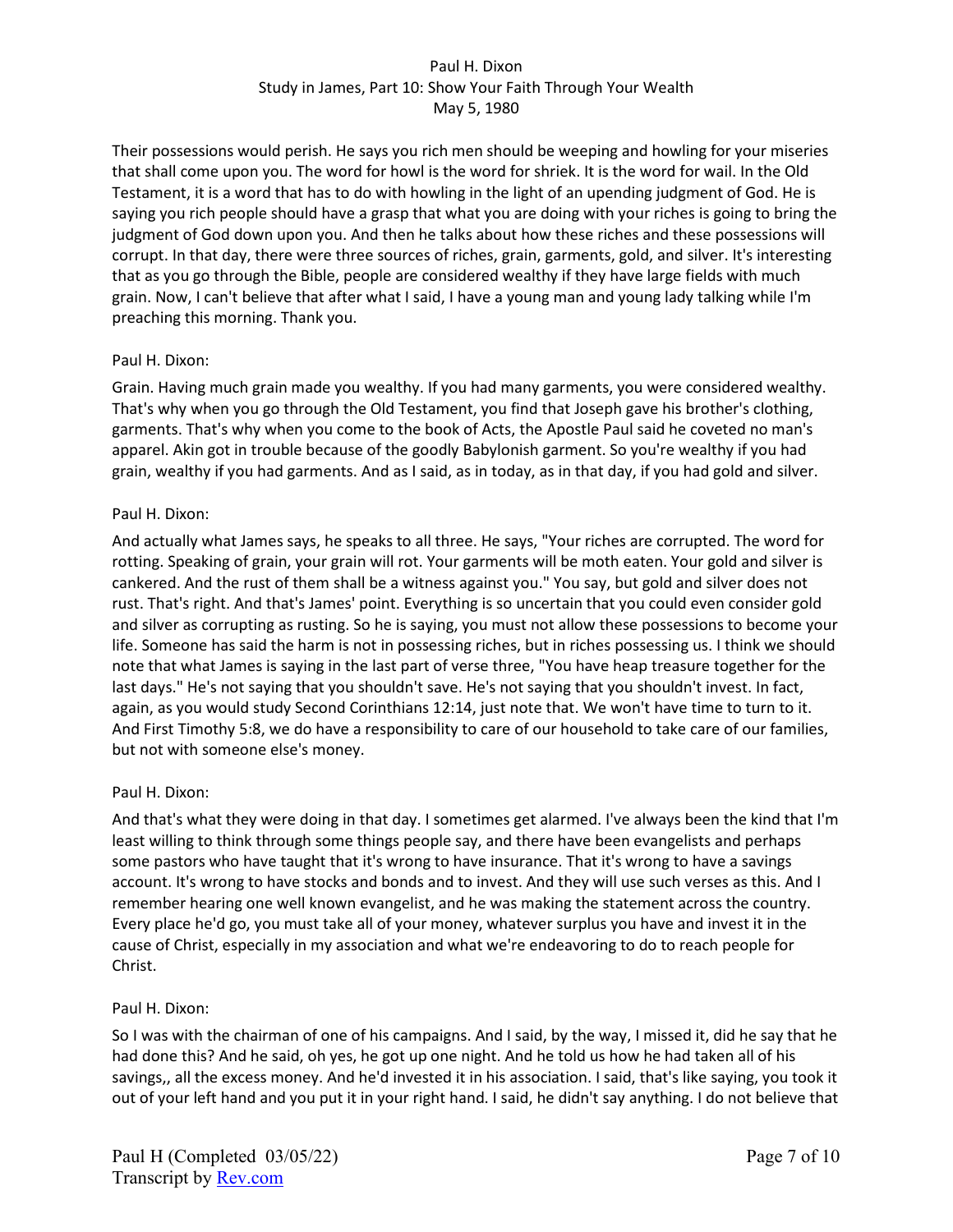it is even scriptural to teach people that they should not save. I believe that we have a responsibility to take what monies God gives us and to invest them wisely.

## Paul H. Dixon:

And I'm grateful for people who have over the years and for all of us. Some of you, even in your classes, get some teaching about how to handle finances. And I'm grateful for that. So James talks to them about how their possessions would perish, and then he talks to them about their possessions and how they were plundered from the poor. Notice if you will, beginning with verse four. "Behold, the hire of the laborers who have reaped down your fields, which is of you kept back by fraud. Cry, the cries of them, which have reaped or entered into the years of the Lord of Sabbath."

## Paul H. Dixon:

Do you know what they were doing? They were hiring people to do their work on their farms and they weren't paying them. They were stealing from the poor. As you go through the word of God, this must have been a common practice in that day because Amos and Isaiah and Jeremiah wail against the rich people who took advantage of the poor. He is called the Lord of the Sabbath. He is called the God of host. Both of them being indicative of the fact, if you study them, that our God is the champion of the poor. And I do want to make a distinction between the poor who are poor, because they are unemployed, and the poor who are poor because they are unemployable. There is a difference.

## Paul H. Dixon:

It's interesting that the word kept back is the word that is found in the tents that has the idea they never will get paid. They had no intention of paying their workers. Now, there is an application here for us. We need to pay those we owe as well. It greatly grieves me when I hear of Christians who do not pay their bills. I hear sometimes that say, and I have checked it out, I still cannot believe it. That preachers are tremendous credit risks. And that's terrible. Preachers should be the best credit risk. Preachers should always pay their bills on time. Christians should always be the ones who are paying their bills. What a sorry testimony to that unsaved shopkeeper. And you, young people when you get out and you have responsibilities out there for a car or whatever it is, pay those bills on time. If you have a problem, call them and work it out with them.

# Paul H. Dixon:

When I was in college, I tried to win a man to the Lord. I worked for him. I worked my way through college with a dry cleaning business. I'd go all over the campus and I'd pick up dry cleaning and I would take it and deliver it to the cleaners. They would do it. I'd take it back and deliver it to the students and collect. And this man was unsaved and I'd witness to him. And one day a fellow on campus, very outgoing young man, people thought he was really a great guy. He had went out and had street meetings. He was always doing things like that. But I had reasons to question the reality of this young man. He said, "I'd like to get into the dry cleaning business. You mind if I got different customers, if I'd worked through your friend, Dave Blancett?"

# Paul H. Dixon:

I said, "No, I don't care." He went down there, worked all summer. In that summer. Dave called me in. He said, "Paul, you're not going to believe what your friend John did." I said, "What'd he do?" He said, "Well, he start bringing in an arm load of cleaning and then he'd come back a week and pick it up." And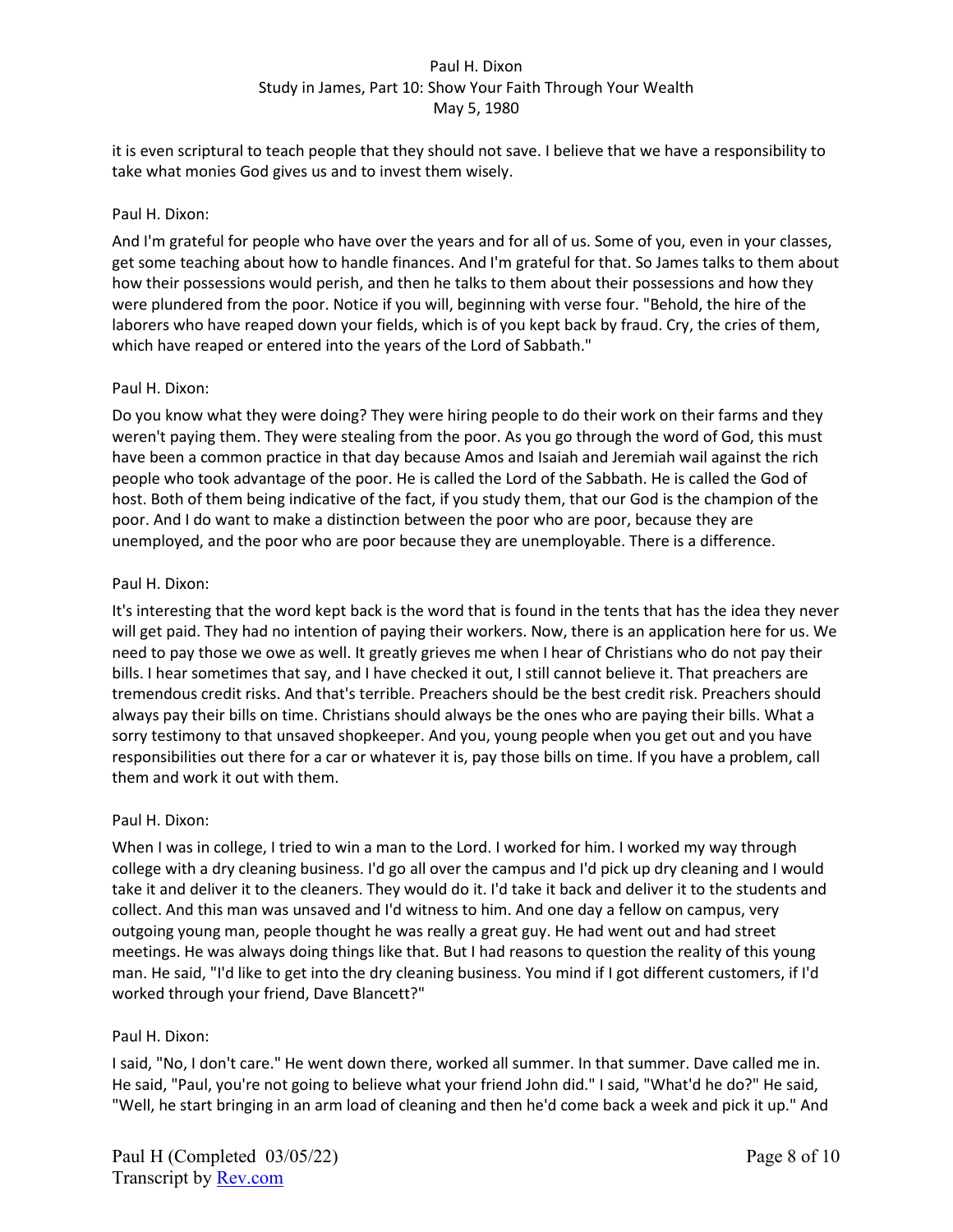he'd say, "I can't deliver. I can't collect for it. They won't pay." Those students just won't pay their bills. He'd bring in another arm load a couple weeks later and he'd come back with the same story. And I got a little bit suspicious. And so I started checking it out. They're his own clothes. He did his whole wardrobe that summer. And he acted like he was collecting it from other people and they wouldn't pay their bills, so he wouldn't have to pay. Can you imagine how difficult it is for me to witness to that fellow and what kind of a testimony that is for Christ?

## Paul H. Dixon:

We have a responsibility to pay our bills. We have a Christian obligation to learn how to manage our money. And I want to challenge you young people to learn to manage your money now. If you don't do it now, you may go through the rest of your life and it will affect you as a person. It will affect your family. Some of the counseling that we do with husbands and wives, much of it goes back to problems with money and indebtedness, not being able to handle the finances. Learn to do it now. Giving should always be the number one priority right off for the top. Our responsibility to the Lord and to his cause. Savings should be a high priority. Even if you say, I don't see how I could save. If it's just a very small amount, become disciplined to save something. And then in your spending habits.

## Paul H. Dixon:

Listen, more young people get started on the wrong foot by automobiles. They get tied up in the expensive car payments and the rest of their lives this is hanging around their necks and they're constantly working their way through automobiles. I had one friend and it seemed like every eight months he'd buy and sell a car. And they're not many people who can come out ahead on that game. Credit cards for what it's worth, when Mrs. Dixon and I were married, we said we will not have a credit card until we have established our own finances and we know that we can handle them. And we went for a considerable period of time before we started using credit cards, paid everything by cash. I would like to recommend to use a credit card. At the end of the 30 days, whatever you owe, pay it off. Don't let that thing continue to balloon and get you in the hole.

# Paul H. Dixon:

When you buy, buy quality. Some of the best investment of your money will be to be buy quality goods. Usually the cheap things you'll have to buy two and three of and they'll cost you twice as much if you would go ahead and buy a quality item to begin with. So it is very important that we learn from James and that we not rob people when we owe them money. So he talks about the possessions, the wealth of possessions, that they would perish. That these men, their possessions were plundered from the poor, and then that their possessions were being accumulated for their own pleasure. And that's all.

#### Paul H. Dixon:

Verse five. "You've lived in pleasure on the earth and been wanton." An interesting word, the word wanton. It's wasteful. Wasn't the principle that they were rich, but they were wasteful with their riches. You have nourished your hearts as in a day of slaughter. And the idea is they were like the cow that was out there in the field and getting fatter and fatter as it was eating. And the farmer every day would come out with a bigger smile because that cow was getting ready for the slaughter. And he was saying, the more possessions you're accumulating, the fatter you're getting materially and consuming them like a great big cow on yourself. It's just going to bring that much more of the judgment of God upon you.